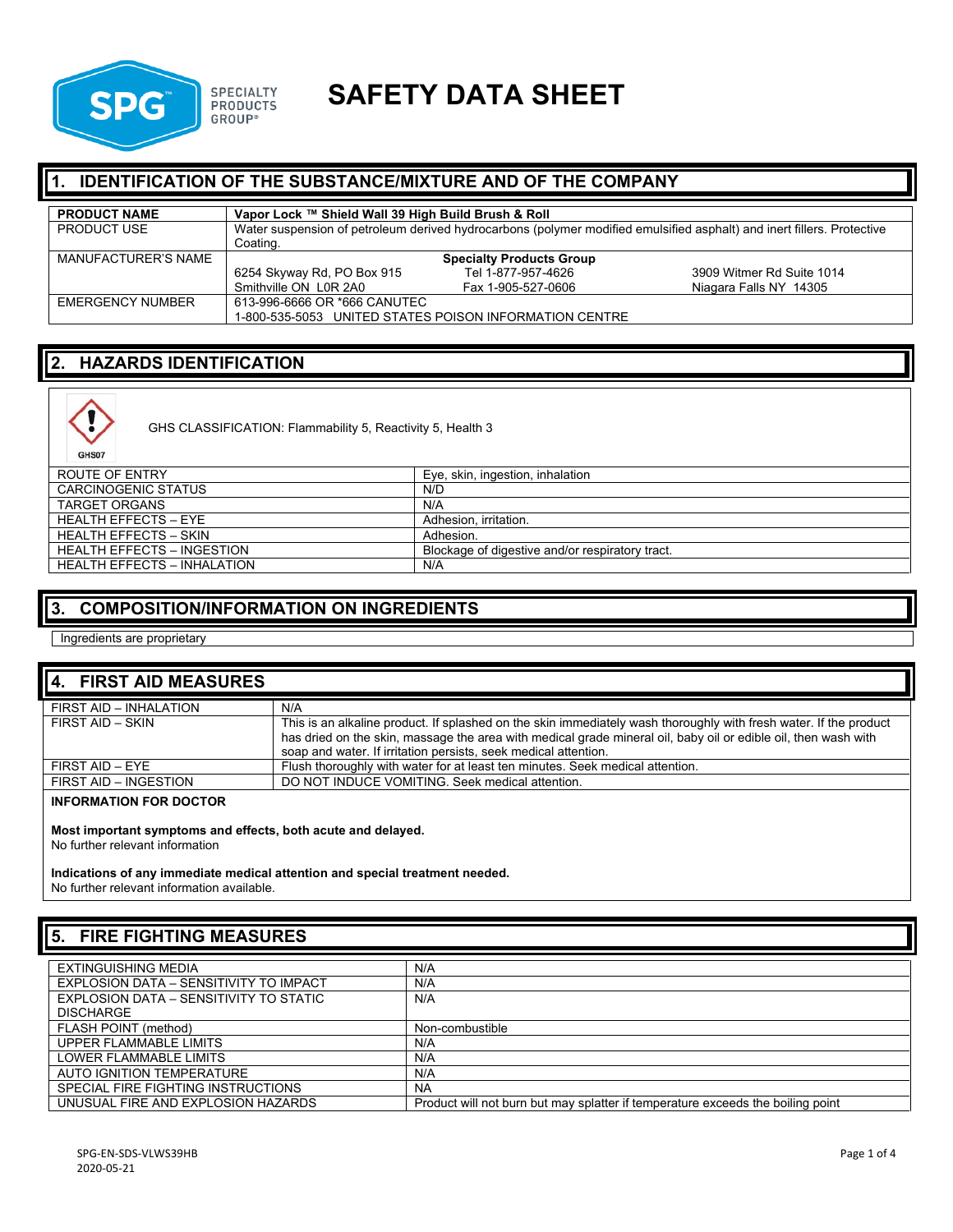# **VAPOR LOCK ™ SHIELD WALL 39 HIGH BUILD BRUSH & ROLL**

#### **6. ACCIDENTAL RELEASE MEASURES**

| <b>SPILL PROCEDURES</b>                                        | Dike and contain. Transfer to containers for recovery or disposal.                         |  |
|----------------------------------------------------------------|--------------------------------------------------------------------------------------------|--|
| PERSONAL PRECAUTIONS                                           | Protective gloves, Safety glasses/splash goggles, Long sleeves, loose clothing recommended |  |
| ENVIRONMENTAL PRECAUTIONS                                      | Keep out of sewers                                                                         |  |
| <b>REFERENCES TO OTHER SECTIONS</b>                            |                                                                                            |  |
| See Section 7 for information on safe handling                 |                                                                                            |  |
| See Section 8 for information on personal protection equipment |                                                                                            |  |
| See Section 13 for disposal information                        |                                                                                            |  |
|                                                                |                                                                                            |  |

#### **7. HANDLING AND STORAGE**

Keep containers tightly closed when not in use. **INFORMATION ABOUT PROTECTION AGAINST EXPLOSION AND FIRE** Keep ignition sources away – Do not smoke Protect against electrostatic charges **SPECIFIC END USE(S)**  No further relevant information available

#### **8. EXPOSURE CONTROLS/PERSONAL PROTECTION** ENGINEERING CONTROL MEASURES N/A RESPIRATORY PROTECTION N/A<br>
HAND PROTECTION Protection HAND PROTECTION PROTECTION PROTECTION PROTECTION PROTECTION PROTECTION PROTECTION EYE PROTECTION Safety glasses/splash goggles recommended<br>BODY PROTECTION Long sleeves, loose clothing recommended Long sleeves, loose clothing recommended

## **9. PHYSICAL AND CHEMICAL PROPERTIES**

| <b>ODOUR &amp; APPEARANCE</b>         | Brown liquid, slight resinous odor |
|---------------------------------------|------------------------------------|
| ODOR THRESHOLD (ppm)                  | n/a                                |
| <b>SPECIFIC GRAVITY</b>               | $1.00$ (approx.)                   |
| VAPOR DENSITY (AIR = 1)               | >1                                 |
| VAPOR PRESSURE (mm Hq)                | 17 @20°C (water)                   |
| EVAPORATION RATE (nBuAcetate = 1)     | ≺1                                 |
| <b>BOILING POINT (°C)</b>             | 100 (water)                        |
| FREEZING POINT (°C)                   |                                    |
| рH                                    | $7 - 12.5$                         |
| COEFFICIENT OF WATER/OIL DISTRIBUTION | n/a                                |
| SOLUBILITY IN WATER                   | Partially soluble                  |
| <b>VOLATILES %</b>                    | 40-60 (water)                      |

#### **10. STABILITY AND REACTIVITY**

| STABILITY                        | Stable                                                                                          |
|----------------------------------|-------------------------------------------------------------------------------------------------|
| MATERIALS TO AVOID               | Will react with alkaline sensitive materials such as acids and certain metals                   |
| HAZARDOUS POLYMERIZATION         | Will not occur                                                                                  |
| HAZARDOUS DECOMPOSITION PRODUCTS | Avoid heating above 200°C. At elevated temperatures hazardous vapors can be released, including |
|                                  | carbon monoxide, hydrogen chloride, organic acids and aldehydes                                 |

| <b>11. TOXICOLOGICAL INFORMATION</b> |                                                                                                                                             |  |
|--------------------------------------|---------------------------------------------------------------------------------------------------------------------------------------------|--|
| EFFECTS OF ACUTE EXPOSURE            | No data available                                                                                                                           |  |
| EFFECTS OF CHRONIC EXPOSURE          | May be harmful if absorbed through skin; may cause skin irritation with redness, an itching or burning<br>feeling, and swelling of the skin |  |
| <b>EXPOSURE LIMITS</b>               | Not determined                                                                                                                              |  |
| <b>IRRITANCY</b>                     | Not determined                                                                                                                              |  |
| <b>SENSITIZATION</b>                 | Not determined                                                                                                                              |  |
| <b>CARCINOGENICITY</b>               | Not determined                                                                                                                              |  |
| REPRODUCTIVE TOXICITY                | Not determined                                                                                                                              |  |
| <b>TERATOGENICITY</b>                | Not determined                                                                                                                              |  |
| <b>MUTAGENICITY</b>                  | Not determined                                                                                                                              |  |
| TOXICOLOGICALLY SYNERGISTIC PRODUCTS | Not determined                                                                                                                              |  |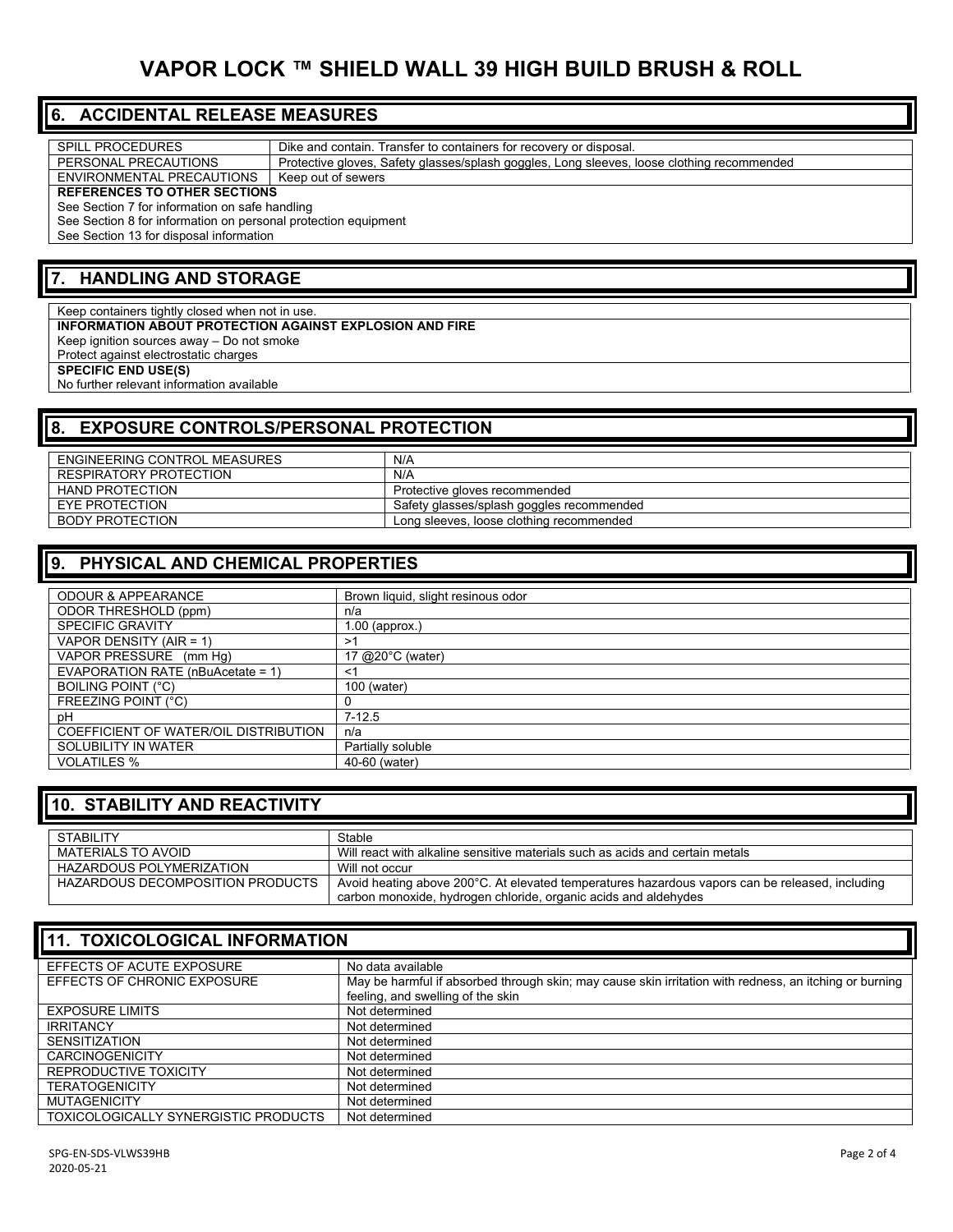# **VAPOR LOCK ™ SHIELD WALL 39 HIGH BUILD BRUSH & ROLL**

## **12. ECOLOGICAL INFORMATION**

| No data available                                                                     |  |  |
|---------------------------------------------------------------------------------------|--|--|
| This product is estimated to have a slow rate of biodegradation                       |  |  |
| This product is not expected to bio accumulate through food chains in the environment |  |  |
| Spills into waterways may be harmful to organisms and bottom feeders                  |  |  |
| <b>RESULTS of PBT and vPvB Assessment</b>                                             |  |  |
|                                                                                       |  |  |
|                                                                                       |  |  |
|                                                                                       |  |  |

#### **13. DISPOSAL CONSIDERATIONS**

Follow Federal, Provincial/State and local regulations regarding disposal. **UNCLEANED PACKAGINGS Recommendation:** Disposal must be made according to official regulations

#### **14. TRANSPORTATION INFORMATION**

| <b>CANADA</b>                 | <b>TDG CLASSIFICATION</b> |
|-------------------------------|---------------------------|
| <b>HAZARD LABEL</b>           | <b>NOT REQUIRED</b>       |
| <b>EXPORT</b>                 |                           |
| DOT CFR 172.101 DATA          | N/A                       |
| UN PROPER SHIPPING NAME       | N/A                       |
| UN CLASS                      | N/A                       |
| UN NUMBER                     | N/A                       |
| UN PACKAGING GROUP            | N/A                       |
| <b>FLASH POINT</b>            | N/A                       |
| <b>HAZARDOUS MATERIAL</b>     | N/A                       |
| <b>HAZARD LABEL</b>           | N/A                       |
| <b>MARINE POLLUTANT</b>       | N/A                       |
| SPECIFIC PRECAUTIONS FOR USER | N/A                       |

### **15. REGULATORY INFORMATION**

Not regulated by the Transportation of Dangerous Goods regulations

WHMIS Classification: Not regulated

T.D.G Classification: Non regulated 8052-42-4

This product has been classified in accordance with the hazard criteria of the Controlled Products Regulations (CPR) and the MSDS contains all the information required by CPR.